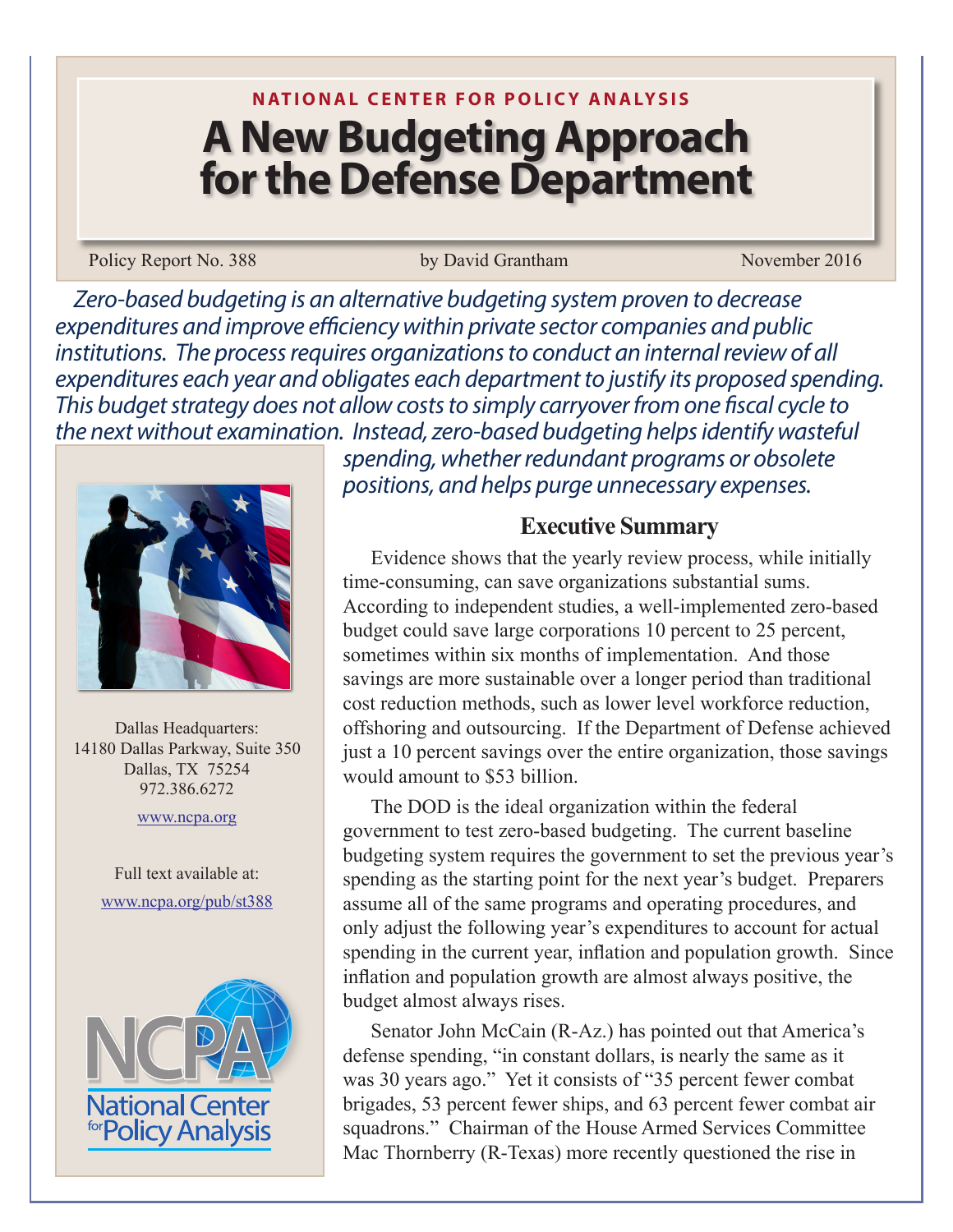Overseas Contingency Operations funds despite the decline in troops. The increased spending alongside the decline in readiness exposes a problem with the overall budget process.

The automatic carryover of expenditures under baseline budgeting actually encourages spending. Toward the end of each fiscal year, defense officials regularly exhaust their funds so that they do not lose money in the upcoming budget. This period is known as "use it or lose it." Researchers found that federal procurement spending was five times higher in the last week of the fiscal year than the weekly average for the rest of the year, and the quality of the projects was scored well below average. A zero-based budgeting model would automatically eliminate this practice and likely save the DOD millions.

The zero-based budgeting model could be tested within the DOD by applying it first to the bloated levels of defense leadership, their staffs and civilian employees. The number of general and flag officers positions has increased disproportionately to the personnel they oversee, while the growth in civilian and staff numbers continues to exceed what is necessary.

According to former Secretary of the Navy John Lehman, *over half of U.S. active-duty personnel serve on staffs.* Indeed, the number of various Joint Task Force staffs has grown from seven to more than 250 over the last 30 years — a significant and largely unsubstantiated growth in defense bureaucracy.

The zero-based budgeting model could examine and adjust the overall ratio of GFOs to troops, a number that has become severely lopsided:

- Roughly 2,000 GFOs oversaw 12 million military personnel in 1945.
- Now, nearly 900 GFOs oversee 1.3 million active duty personnel.
- $\blacksquare$  In fact, over the past 30 years, the military's end-strength deployable/fieldable forces has decreased 38 percent, but the ratio of four-star officers to the overall force has increased by 65 percent.

*A 10 percent cut among GFOs and their staffs could save nearly \$11.5 billion over 5 years.* 

These cuts would not harm the combat readiness of the U.S. armed forces since the reduction would target support and nondeployable positions. Moreover, the closure of some overseas bases and the lowering of rank requirements for certain positions would ensure those savings are maintained. Identifying savings within the DOD will require more than indiscriminate cuts to active duty numbers, military platforms or pentagon programs. Thoughtful, long-term spending will be achieved by overhauling the budget process.

counterterforts in threstigations and operations. Gramman tea efforts in areas of anti-terrorism, cyber<br>defense and foreign espionage, and deployed twice to Afghanistan and Iraq in support of AFOSI operations. *David A. Grantham is a Senior Fellow with the National Center for Policy Analysis. Dr. Grantham previously served as an officer in the United States Air Force and as a Special Agent with the Air Force Office of Special Investigations (AFOSI). While on active duty, he conducted and managed counterintelligence and counterterrorism investigations and operations. Grantham led efforts in areas of anti-terrorism, cyber Grantham holds a Doctor of Philosophy degree in Modern History from Texas Christian University and a Master of Science degree in International Relations from Troy University. He earned his Bachelor of Arts degree in History from the University of South Florida in 2004.*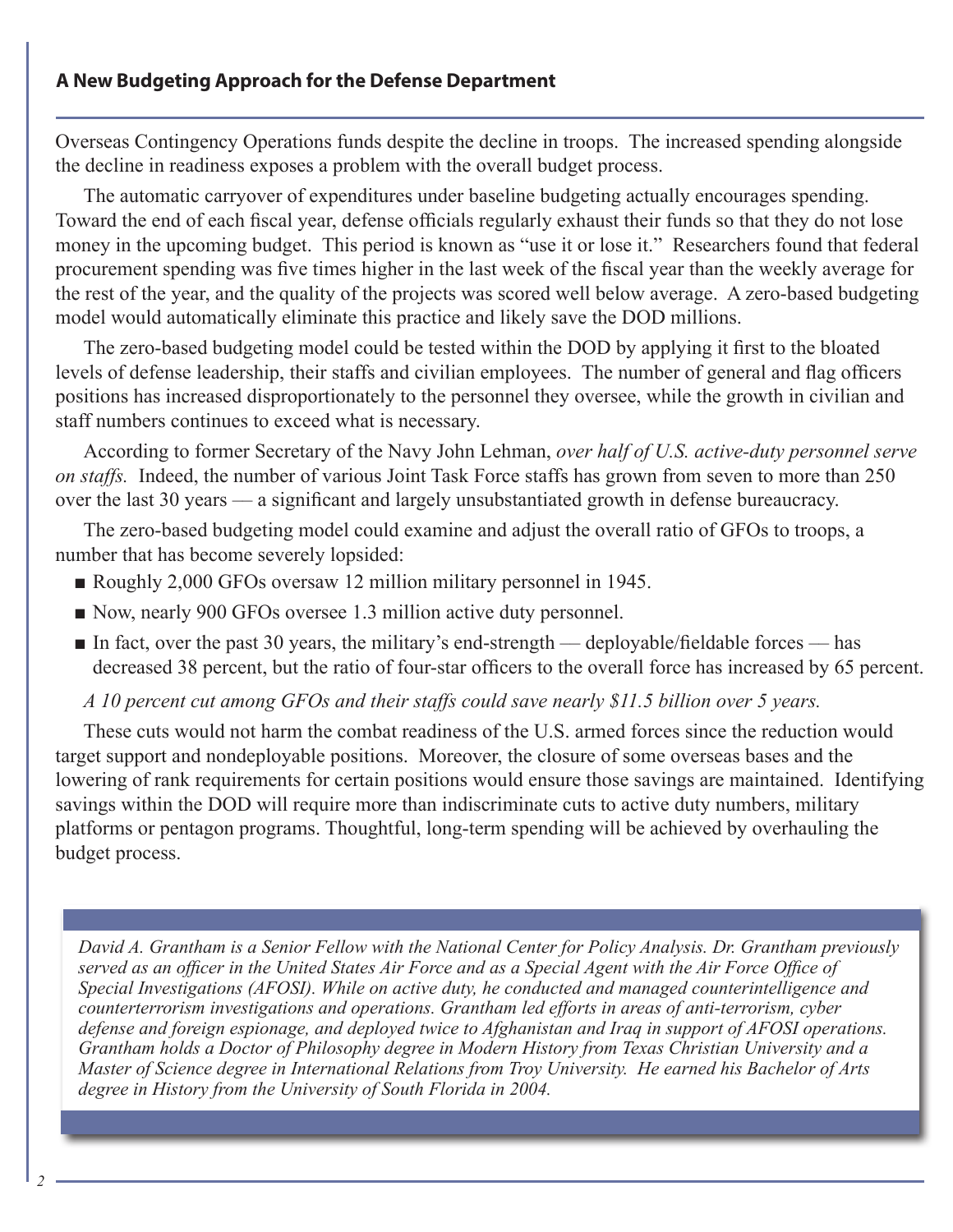

## **Introduction**

The U.S. military continues to cut troop levels at an alarming rate while allowing bloated levels of Pentagon leadership and their staffs to go virtually untouched. This trend is a stark reminder that the decline in our defense readiness is not only due to decreased funding. Indeed, the defense spending problem has more to do with the budget system, which actually rewards spending, rather than with a lack of financial resources. With one of the largest accounts in government, the Department of Defense (DOD) could be the first place to test a sensible process reform called zerobased budgeting. And the swollen ranks of upper-echelon military positions and headquarters staff is a good place to test its feasibility.

#### **Defense Spending Increases during the Budget Crisis**

Military officials have warned that the armed forces are ill-prepared for conflict because of spending reductions. However, real defense spending has held steady for years.

**Spending from the Cold War to the Present.** The end of the Cold War brought changes to U.S. military spending commonly known as peace dividends — the use of defense savings from demobilization for domestic spending priorities. During the 10 years following the 1989 collapse of the Soviet Union, subsequent U.S. administrations shrank the active duty population by roughly 60 percent and closed or turned over to other governments approximately 60 percent of U.S. overseas military installations.<sup>1</sup> Despite the drawdown, Cato Institute research fellow Benjamin H. Friedman argues that Americans spend (in real dollars) more on the armed forces today than at any time during the Cold War, save peak moments during the Korean War and the 1980s Reagan rearmament.<sup>2</sup>

A more startling statistic comes from Senator John McCain (R-Az.), who pointed out during a November 2015 Senate hearing that America's defense spending, "in constant dollars, is nearly the same as it was 30 years ago." Yet it consists of "35 percent fewer combat brigades, 53 percent fewer ships, and 63 percent fewer combat air squadrons."3 Indeed, baseline spending — the costs of routine, dayto-day activities not including war or contingency funds — accounts for nearly two-thirds of the growth in overall military spending since 2000.<sup>4</sup> In other words, the majority of increased spending has gone toward maintaining and growing infrastructure at the expense of fielding combatrelated capabilities.

Interestingly, the number of countries with U.S. bases has doubled since the peace dividend trimmed the total number

of installations.<sup>5</sup> The need to maintain nearly 800 overseas bases of varying sizes at a cost of \$100 billion to \$200 billion per year may have something to do with so much money dedicated to baseline budget expenditures. By comparison , Britain, France and Russia combined have approximately 30 bases outside their respective borders.<sup>6</sup>

**Improper Use of Overseas Contingency Operations Funds.** To make matters worse, nonbase expenditures, or contingency funding, has also increased. The Overseas Contingency Operations (OCO) fund epitomizes this exorbitant spending. The Global War on Terrorism fund, intended as emergency expenditures for wars in Afghanistan and Iraq, morphed into the OCO after the Obama administration scaled back war operations. Now, this nondiscretionary, "emergency" account has essentially become a slush fund for the executive branch and Pentagon to circumvent spending caps established by the 2011 Budget Control Act. The sequestration provisions in the legislation required Congress to provide a deficit reduction bill or face spending cuts to mandatory and discretionary spending by January 2013. No agreement could be reached and cuts to Medicare and the Department of Defense ensued.<sup>7</sup>

As a result, the administration and Pentagon officials slowly began shuttling both war and non-war money alike into the OCO fund, which was excluded from sequestration. In fact, a Stimson Center report found that OCO funding has increased significantly, despite the declining number of U.S. troops overseas, from \$1 million per troop to \$4.9 million. The rather inexpensive fight against ISIS cannot account for the eye-popping jump in expenditures.<sup>8</sup>

Now the Pentagon estimates that \$30 billion of its OCO funds, half its current OCO budget of \$58.8 billion, are used for nonwar expenditures. It had originally claimed only \$5 billion was used for base budget expenses. Chairman of the House Armed Services Committee Mac Thornberry (R-Texas) said the Pentagon, following Obama administration policy, has "intentionally misled Congress about the fact it would require half the funds…even in the absence of U.S. military operations in the Middle East."<sup>9</sup>

**Potential Savings in the Defense Department.** The Army's ongoing reduction in force of 40,000 employees (23,000 of whom are deployable troops), for instance, will save approximately \$7 billion over four years — or a paltry \$1.75 billion a year.<sup>10</sup> But, according to Chief of Staff of the Army General Mark Milley, the U.S. government would need at least 50,000 more active duty Army troops to operate effectively under current national security strategies and meet imminent threats across the world. And at roughly \$1 billion for every 10,000 soldiers, Congress would need to authorize a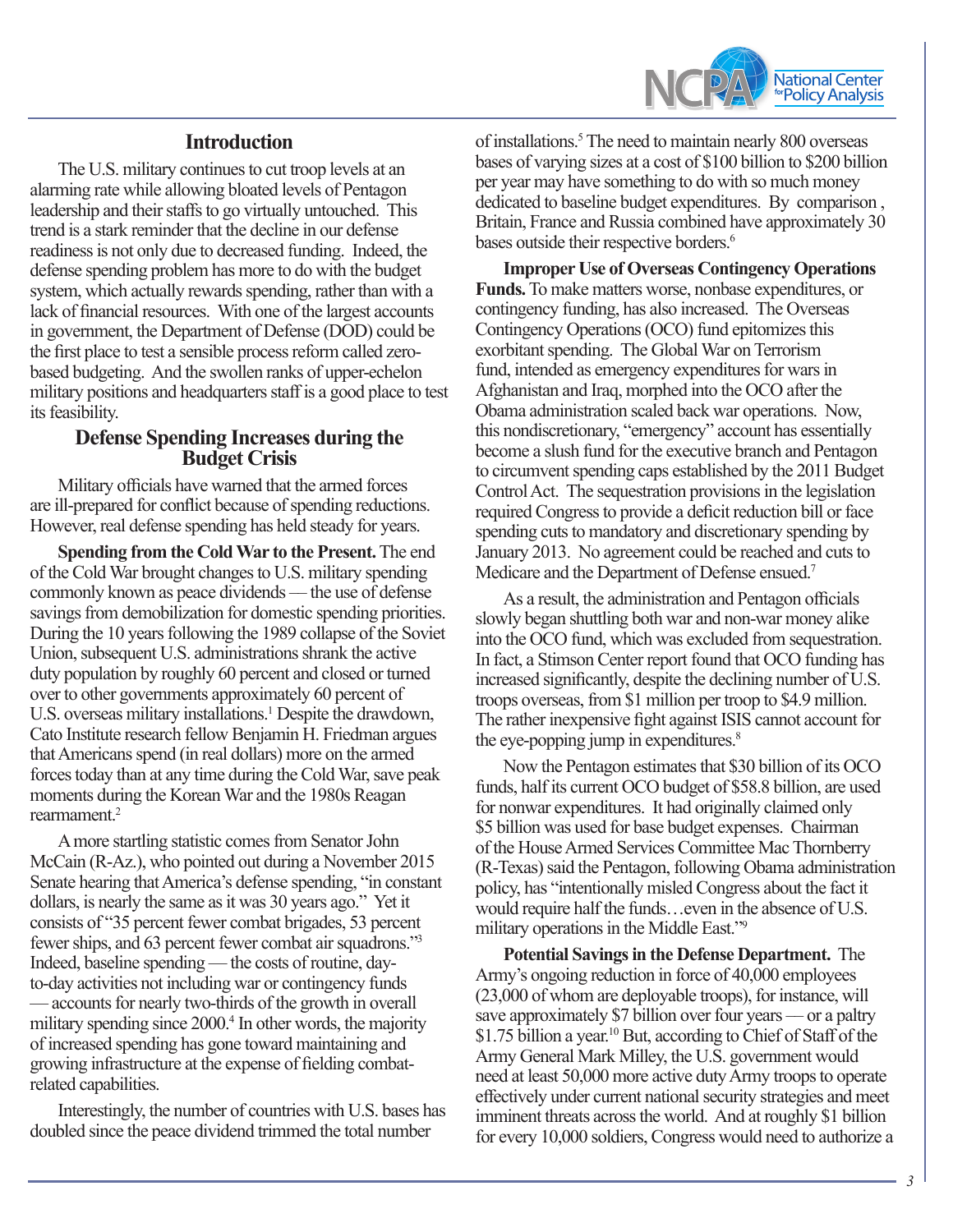\$5 billion increase in personnel spending to keep pace with the executive branch's defense strategy.11 Those demands presumably include new ventures, such as redeployment of forces to Iraq to battle ISIS, Special Forces in Honduras to help stop gang activity and military units spread throughout North Africa to battle Islamic extremism.<sup>12</sup> In other words, the government needs the very troops it plans to cut to fulfill the missions it assigns.

## **Theories on Achieving Strategic Personnel Savings**

Two camps of thought generally emerge when discussing DOD financial reform within personnel: force optimization and comprehensive force reduction.

**Cut Nonmilitary Personnel or Redefine the Mission?** Heritage Foundation scholar James Jay Carafano, for example, focuses on the first, arguing that the DOD could "launch an initiative" that would determine "true personnel needs" so that excess employees could be reduced in a systematic manner.13 Alongside right-sizing military staff and cutting nonessential personnel, he recommends a reduction in the civilian workforce since it competes directly with the costs of fielding military personnel. Such a move could yield almost \$29 billion in savings over 10 years.<sup>14</sup>

Similarly, the Rebalance for an Effective Defense Uniform and Civilian Employees (REDUCE) Act recommended a 15 percent cut in the defense civilian workforce, including a cap of 1,000 the Senior Executive Service civil servants in the Defense Department. The REDUCE Act could have saved \$82.5 billion over five years.15 That legislation subsequently died in the 113th Congress in 2015.

Cato Institute scholar Benjamin Friedman proposes a more comprehensive approach called the "strategy of restraint," narrowing the scope of what "U.S. security requires [in order to] establish a true 'defense' budget."16 Friedman's wide-ranging solution would require the government to decrease the number of ground forces, cut the number of Air Force aircraft and restructure the nuclear triad from three delivery systems — bombers, land-based intercontinental ballistic missiles (ICBM) and submarinelaunched ballistic missiles (SLBMs) — to a monad-only ballistic missile submarine operation. This last point aligns with his broader theme of restraint, which calls for the Navy to have a larger portion of the defense budget since it technically requires no basing rights and can respond to threats with precision-guided missiles and open sea interdiction.<sup>17</sup>

In short, the United States would be restrained by its own self-imposed limitations, forcing policymakers to optimize the use of the armed forces. Theoretically, the military would only be employed where absolutely necessary for national security.

**The Weaknesses of Mainstream Ideas.** Most theories fall into the broad categories of defense spending solutions above. Yet, each lacks clear-cut and sustainable parameters for implementation. The Heritage approach that asks the Pentagon to identify personnel needs by combat standards leaves the decision to those who currently make the determinations, thereby perpetuating the existing system. And trimming civilians will achieve short-term fiscal benefits without long-term results. More broadly, the plan makes no mention of saving the money and, instead, argues that "these savings could be put toward modernization programs," which were cut in recent years, including the cancelled CG(X) future large aircraft carrier, the F-22 Raptor fighter aircraft and the Navy's EP-X future intelligence aircraft.<sup>18</sup> Therefore, the projected savings under this plan would likely be rerouted to active duty needs, thereby negating savings altogether.

Friedman's recommendations on defense growth would likely offer savings over a longer period compared to Carafono's approach. Indeed, redeploying overseas forces and contracting the size of the military would discourage decision-makers from overextending the armed forces. The weakness here, however, remains the absence of a mechanism to maintain that restraint. History shows that, without preset parameters, the administrative and regulatory mindset of the federal government prevents it from curbing excessive growth. Although the savings could be maintained for a longer period, a reduction in force will likely be temporary.

The real problem comes down to the budgeting system. The current baseline budgeting model actually encourages spending. Therefore, the cost and allocation process should be the primary target for reform.

#### **The Current Budget System Is the Problem**

Experts continue to offer budget solutions under the current system, but evidence suggests it is that very system or framework that needs to change.

**Bureaucracy and Baseline Budgeting.** Economist William Niskanen concluded that managers within a bureaucracy, whether public or private, prefer everexpanding budgets since their prime objective is to grow the organization. More money means increased activity and the luxury to expand a list of desirable goals. Lower ranked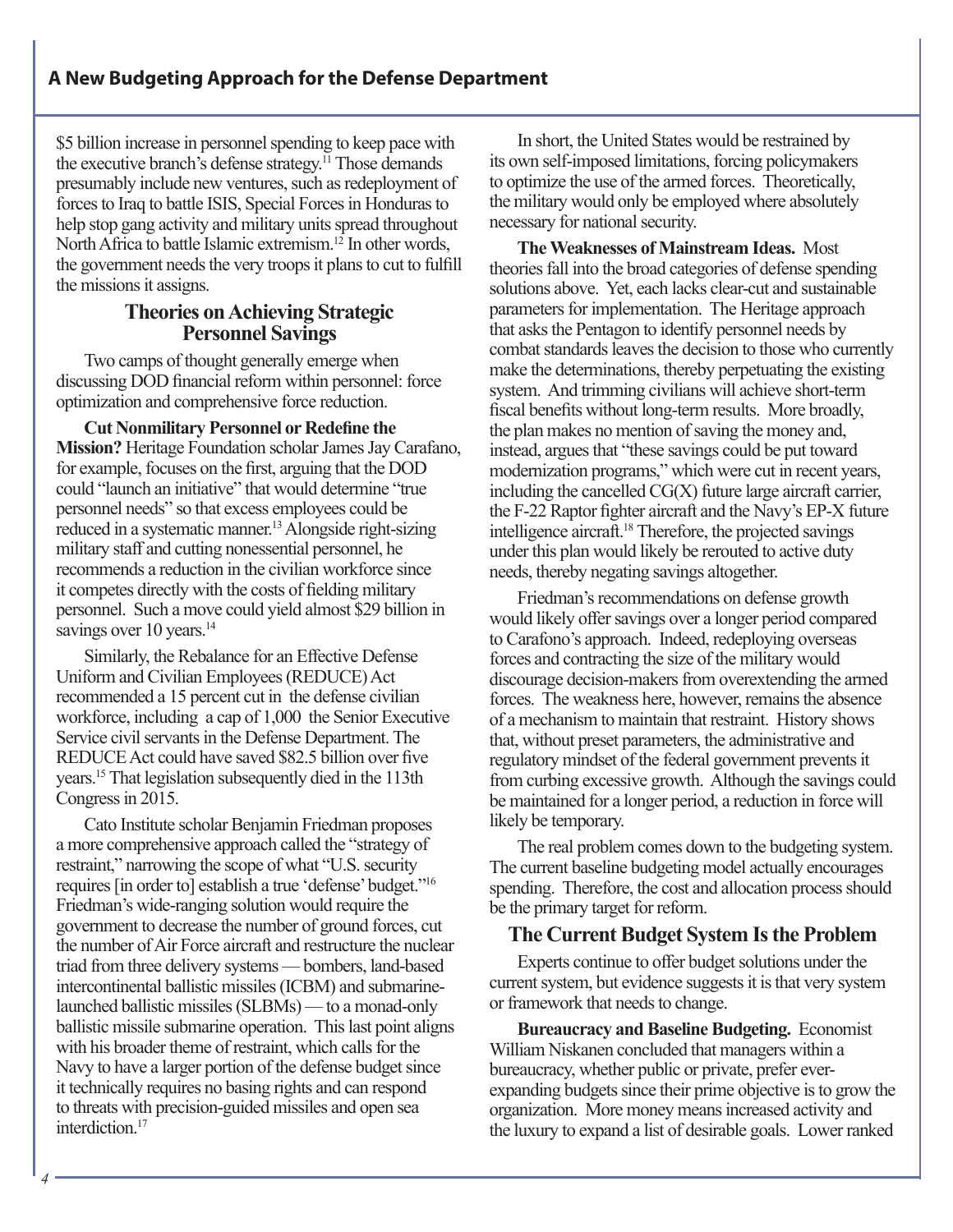

managers also prefer larger budgets since it equates to more staff positions, increasing the size of the organization and, thus, opportunities for promotion.19 The current system of the DOD, known as "baseline budgeting," allows this predictable process to go largely unchecked.

Baseline budgeting requires the government to set the previous year's spending as the starting point for future expenditures. Budget preparers assume all of the same programs and operating procedures, and only adjust the next year's fiscal outlook upward to account for actual spending in the current year, inflation and population growth. Since inflation and population growth are almost always positive, the budget almost always rises.

The U.S. government prefers this method because it avoids having to reinvent the wheel each year. It also costs very little and, for the most part, prevents officials from rigging budget documents or reports.

**Incentives under Baseline Budgeting.** One of the most powerful criticisms of baseline or incremental budgeting is the incentives it generates. Specifically, the system goes beyond favoring the status quo — it actually encourages spending growth. By starting the conversation at the previous year's spending level, which in the DOD's case does not account for new conflicts or unanticipated flare-ups, baseline budgeting tilts the scales in favor of more spending. Further, it allows politicians to have their cake and eat it too: They can appear to cut the budget when all they are doing is changing the rate of spending growth.

The system also encourages budget officers to spend all of their funds before the end of the year. Why? If an official fails to use all of his/her allocation, the government reduces that unit's starting baseline for the following year. And because an official cannot be sure of surplus funds until the last few months of the budget year, he or she will likely be forced to spend the money quickly and inefficiently. A National Bureau of Economic Research (NBER) study actually documented this occurring: Researchers found that federal procurement spending was five times higher in the last week of the fiscal year than the weekly average for the rest of the year, and the quality of the projects was scored well below average.<sup>20</sup>

This end of year spending is known in military circles as the "use it or lose it" period. Every year, around the same time, offices submit a list of new "needs" for procurement to ensure all available money is spent. Otherwise, units may lose money in the coming year's budget. This practice is even more costly than traditional budgeting methods wherein an organization simply builds in a certain percentage increase each year.

The baseline budgeting method has proven untenable. And with history as our guide, we can reasonably assume that future reductions in spending will likely come from areas critical to military readiness rather than those most in need of reform.

**Another Approach to Defense Spending: Zero-based Budgeting.** The zero-based budgeting model offers a clinical, objective means of curbing unnecessary spending while maximizing the force required to provide for the common defense. When the budget is set, the annual justification and allocation process provides the foundation for fielding a costeffective and capable military.

Zero-based budgeting requires departments and budget officials to start with the assumption that their unit will receive zero funds. Budgets are then constructed with every dollar requiring justification from each function or office within the organization, regardless of the previous year's funding totals. Costs are then grouped between the results of a given function and its future expectations.

The process requires justification of expenses, creating savings where its most beneficial — rather than blanket increases or decreases that trim a department or function to achieve a predetermined and arbitrary amount of "savings." Indeed, a justification analysis would likely avoid the kind of broad, unspecified budget reductions that resulted in 40,000 troops being cut from the U.S. Army at a time when operational tasks have increased and expensive civilian and headquarters staffs actually grew.<sup>21</sup>

**Difficulty of Implementing Zero-based Budgeting.** The zero-based approach to budgeting can pose problems, though. Initial implementation is costly and time-consuming, and it does not necessarily take into account the long-term goals of the organization.

Moreover, there is a knowledge gap between the central leadership and the lowest autonomous units in large organizations. The transmission of information from the departments to the center determines leadership's ability to interpret the given information and to judge whether the proposals are useful. In large organizations, such as the DOD, departments can exploit the knowledge deficit of the center to promote inflated expense requests or inaccurate evaluations.<sup>22</sup> For this reason, zero-based budgeting is primarily used in smaller organizations, such as cities and companies.

However, zero-based budgeting can still work for large bureaucracies. Implementation within a specific function — in this case, military leadership and staff –‒ provides a precise area to examine and closes any knowledge gap between management levels. Costs can then be relocated within a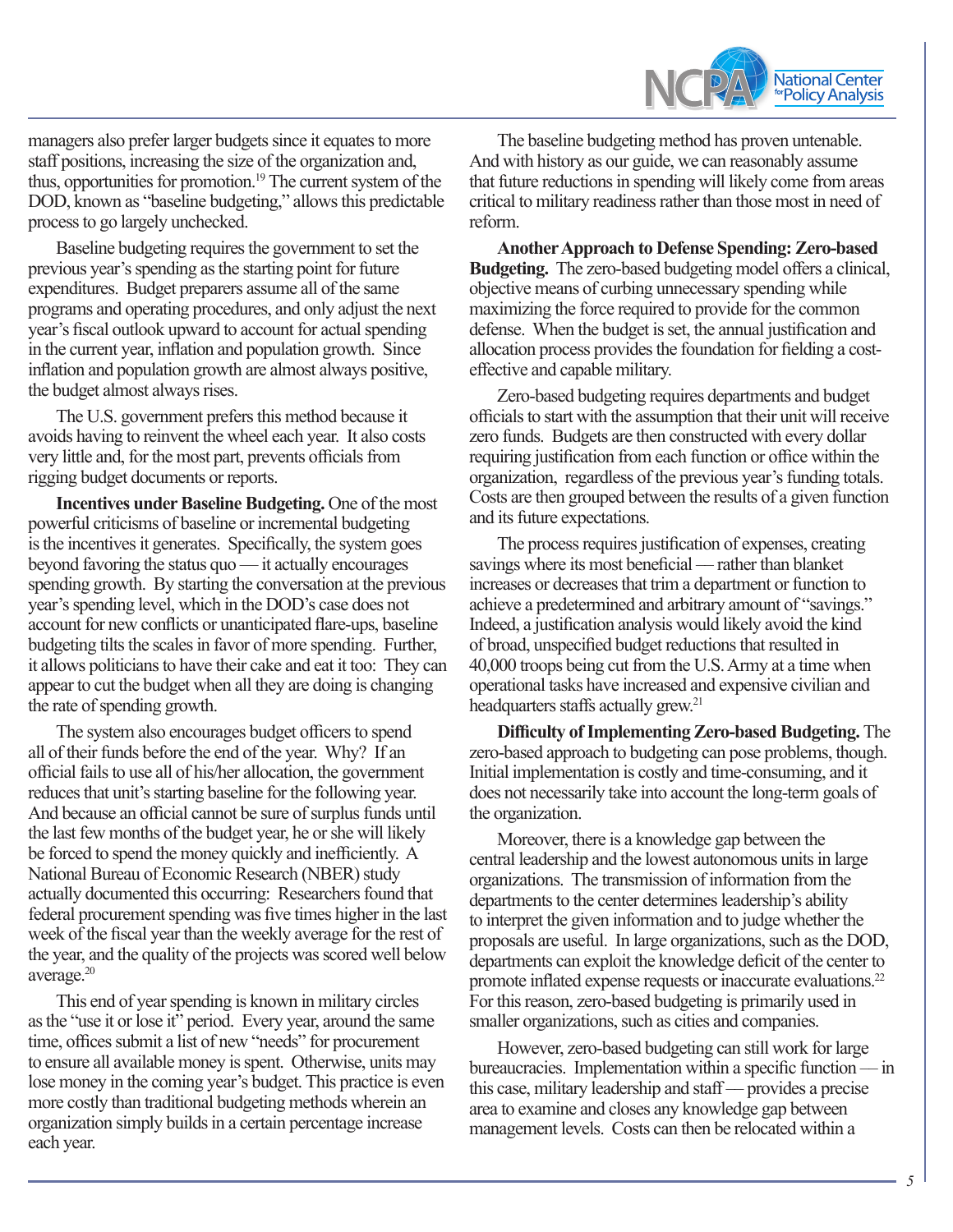department to increase efficiency and create long-term savings. The simple act of evaluating line items and programs from a zero baseline encourages department heads to be more cost conscious.

Because nothing is assumed, every budget cycle is a competition, and the burden of proof is on those who wish to maintain or raise spending. This could drive DOD officials to prove they are the most efficient. They would be forced to justify redundant positions and additional staff. This simple act would likely encourage officers to trim excess and focus on mission-critical military personnel who directly contribute to vital areas like readiness and training.

**Case Studies.** Zero-based budgeting is not a new, untried concept. There is evidence that it can be effectively implemented, in both the private and public sectors.

*Private-sector Corporations.* A study from global management consulting firm McKinsey & Company found that a well-implemented zero-based budget could save large corporations 10 percent to 25 percent, often within as little as six months. The analysis also found that this type of budgeting provided bigger, sustainable savings over a longer period than traditional cost reduction methods, such as lower level workforce reduction, offshoring and outsourcing.23 If the DOD achieved results similar to corporations, just a 10 percent savings over the entire DOD budget would amount to \$53 billion.

*New Zealand.* New Zealand has used a system similar to zero-based budgeting since 1994. They call it the rigorous performance-based system. Every year, baselines are neither assumed to be zero nor assumed to be the same as the previous year. Departments are required to justify their suggestions for the baseline, and the government as a whole issues a statement of policy priorities for the next financial cycle.24

In terms of results, after 1994 New Zealand had 14 years of budget surpluses after nearly 15 consecutive years of budget deficits.25 The system's longevity is likely due to its lower administrative costs. By starting at a baseline other than zero the budget process is likely slightly less contentious and less redundant. It could be a costminimizing compromise between zero-based budgeting and incremental/baseline budgeting.



*The United Arab Emirates.* The UAE system is probably the purest example of zero-based budgeting in practice. The emirates' national government implemented zero-based reforms with their three-year budget for 2011- 2013.26 It required departments to build budgets from the ground up every three years. In the first year, budgeted spending was reduced by about 6 percent from the year before. The UAE jumped to 5th rank globally in efficiency of government spending, as measured by the World Economic Forum's Global Competitiveness Index. The UAE also moved three places to 24th place in its overall global competitiveness ranking, in part due to the budgeting reform.27 [See the figure.] These gains came during a period in which governments in the Middle East region, at large, seemed to become more wasteful.

#### **Justifying a New Process**

The inability of the Pentagon and those in Congress to implement budget reductions in a smart and efficient manner demands a new budget process.

**Start in the Bloated Ranks of the Military Leadership.** Zero-based budgeting is best implemented, at least initially, within specific departments or sections. Headquarters-level general and flag officers (GFO) active duty officers of general or admiral rank — and their staffs, along with the civilian Senior Executive Service (SES) personnel in DOD, would be a good place to start, since those areas have grown disproportionally compared to more critical areas within the Defense Department.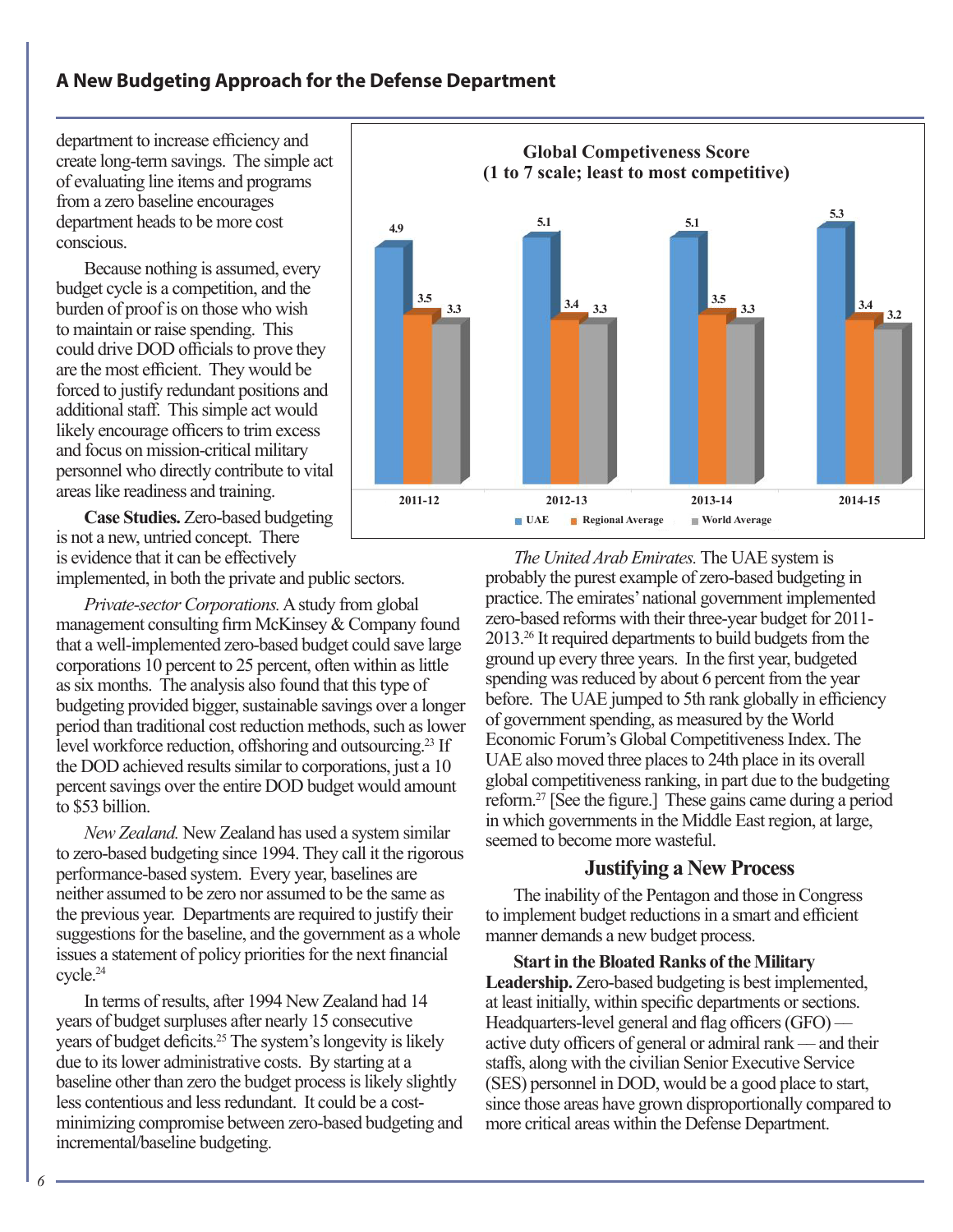

The Pentagon committed to a 20 percent cut of its headquarters budget in 2014 National Defense Authorization Act (NDAA). But a report from the Government Accountability Office (GAO) the following year showed that officials had failed to provide Congress a plan to make those cuts. Moreover, researchers discovered the Pentagon had applied old regulations that exempted personnel performing "headquarters-related functions" from the required cuts.<sup>28</sup>

The Pentagon then agreed again to reduce its headquarters staff budget in the 2016 NDAA. Coincidently, the president's 1.3 percent pay increase across government that went into effect January 1, 2016, might very well have offset the estimated \$453 million in budget savings (if they were made). In fact, the DOD might actually spend \$600 million more on civilians than it did in 2015, according to Federal News Radio.<sup>29</sup>

The latest iteration of this strategy involves proposed language in the Senate version of the 2017 NDAA aimed at trimming the number general officers and flag officers by 25 percent. "The reduction in four-star billets," the proposed bill reads, "would be accompanied by a 25 percent roll down of the overall number of the remaining general and flag officers for each of the services."30 The administration and the DOD are hesitant to accept such statutory levels, hoping instead to determine cuts based on internal deliberations.

Since the Pentagon has a poor track record of selfidentifying cuts and Congress continues to float arbitrary cuts, zero-based budgeting could be a way to satisfy both Congress' demands for savings and the Pentagon's desire to internally determine the adequate number of GFOs needed to complete its current missions.

**Zero-Based Budgeting Is a Force Enabler.** The logistical and manpower costs for yearly evaluation would be time-consuming initially, as stated earlier. But the anticipated annual review process provides the flexibility to respond to current developments, as well. The zero-based budgeting model requires only justification based on a newly established, annual budget, providing the Pentagon leeway to justify the retention, reallocation or acquisition of new positions based on the current operations tempo and mission requirements pushed down from the executive branch.

The justification and determination process would require officials to match GFO slots with its discretionary spending, which generally includes 1) wartime expenditures, 2) foreign military assistance and 3) nuclear spending, and nondiscretionary or baseline spending. The three-pronged analysis adopted by each service branch would provide the flexibility to fulfill their respective missions and would

favor the law of proportionality. In other words, zero-based budgeting demands an allocation of resources without regard to career field, branch or time in rank. A yearly evaluation of the mission would determine the budget. And neither Congress nor the Pentagon should expect personnel reductions and realized savings will be spread evenly across the U.S. armed forces.

A constrained budget would not only weed out redundant specialties, such as the different, overlapping camouflage and uniform initiatives identified by the Government Accountability Office (GAO), but also those positions among GFOs, noncombat service members and civilian employees no longer necessary to meet current missions.<sup>31</sup>

The zero-based budgeting model could examine and adjust the overall ratio of GFOs to troops, a number that has become severely lopsided:

- Roughly 2,000 GFOs oversaw 12 million military personnel in 1945.
- Now, nearly 900 GFOs oversee 1.3 million active duty personnel.
- In fact, over the past 30 years, the military's end-strength — deployable/fieldable forces — has decreased 38 percent, but the ratio of four-star officers to the overall force has increased 65 percent.32

Historically, there is no gold standard ratio of general/flag officer to troops. The lack of a standard ratio makes it difficult to engineer a useful number of GFOs for active duty military. Moreover, the fact that many GFOs command units with civilian workers who are not included in the total number of active duty troops creates additional challenges. Nevertheless, the current cap on the number of officers should reflect the gradual shift from combat or functional officer positions, or those that required specialized training, such as pilots, medical and combat, to support officer positions, which require generalized training, such as logistics, education and personnel.

As it stands, sections 525 and 526 of United States Code (U.S.C.) 10 caps the authorized number of GFOs across the Army, Navy, Air Force and Marine Corps at 962.33

- As of June 2016, the total number of GFOs in the U.S. military was 906.34
- The total number of active duty members was 1,304,183. 35
- Thus, the ratio of active duty military to GFO is 1:1,438. As a reference point, a GFO command at the division level in the Army, and there are 10 divisions with 10,000 to 18,000 troops per division.

That ratio should change since the number of combat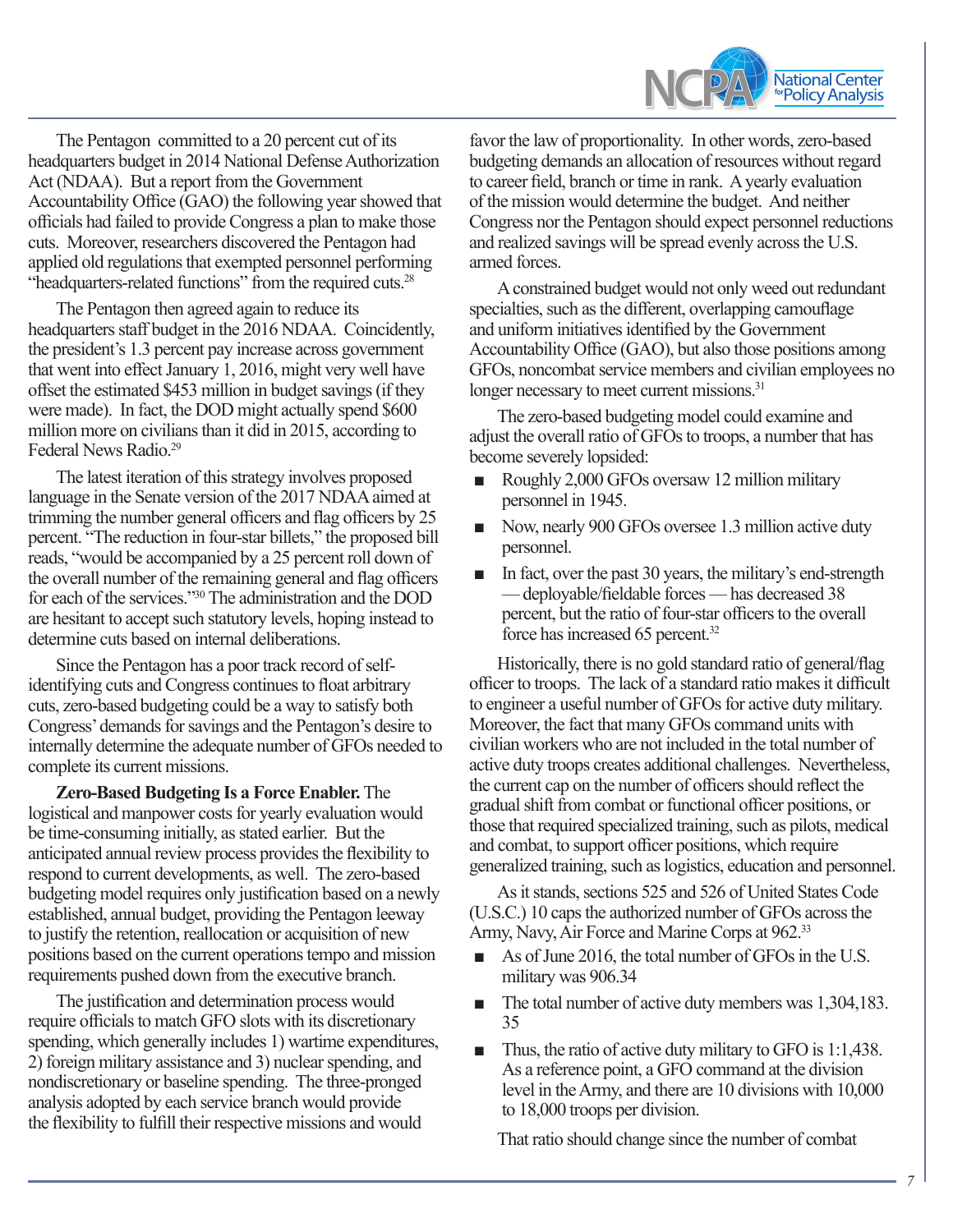troops has shrunk compared to support troops. In other words, fewer GFOs are needed in a support-heavy military. In *The Other End of the Spear*, military historian John McGrath retraces the gradual shift in U.S. defense force structure in military campaigns reaching back to World War I.36 He shows that a significant change in the Army's modern expeditionary model has occurred as support functions generally considered transportation, medical, supply, finance and maintenance — have increased alongside a decrease in combat positions, or attack and assault aviation, special operational forces, military police and combat ground units.

According to McGrath:

- In 2005, in the midst of the Iraq War, the ratio of combat troops to support functions was 28 percent combat and 72 percent logistics, administration and support personnel.<sup>37</sup>
- By comparison, the split in World War II was 39 percent to 61 percent and, during the Vietnam War, 35 percent to 65 percent.<sup>38</sup>

Although not comprehensive, McGrath's work provides a reasonable basis for understanding the evolution in military personnel needs from *functional* management to *general* management. In other words, the current expeditionary model of mostly support troops suggests less need to maintain the current number of GFOs.

As in other bureaucracies, there are certain military units that require leadership to have a precise understanding of the skill set they manage. Other units rely on general management of the organization and its processes. For instance, a commissioned Air Force officer in the logistics field would be expected to immediately manage a large office even though the newly appointed officer has little or no experience within that field. In contrast, a newly commissioned officer in the Air Force Office of Special Investigations (AFOSI) — the federal investigative arm of the U.S. Air Force — works side-by-side with civilians and enlisted alike for at least one year before leadership will consider that officer for a management position. In AFOSI, an officer cannot be approved for management in such a specialized field without having prior experience.

The growth in areas like maintenance, logistics and education, alongside the decrease in direct combat units, suggests the need for a winnowing of GFOs. The change from World War II to Operation Iraqi Freedom saw a roughly 10 percent shift from combat to support personnel, according to McGrath, which offers a reasonable starting point for a reduction percentage. Adjusting the current number of GFOs downward by 10 percent to reflect the shift would eliminate at least 90 GFO positions.

GFOs are categorized into four different pay grades according to rank and time in service. For instance, a threestar general equates to a 0-8 on the military pay scale. It costs on average \$218,000 per year for each GFO:<sup>39</sup>

 $0-7 = $194,000$  per year  $0-8 = $217,000$  per year  $0-9 = $230,000$  per year  $0-10 = $231,000$  per year

With the average cost for a GFO of \$218,000 per year, the immediate savings would amount to over \$98 million over the next five years. Those savings will likely increase significantly by eliminating overhead related to GFO medical expenditures, costs of travel and training.

**Eliminating Headquarters Staffs.** Active duty and civilians make up the staffs that handle administrative operational and logistical support for their respective units or offices. Staffs can be found throughout the defense structure, and the bloated GFO ranks have contributed to a massive surge in staff numbers.

Former Secretary of the Navy John Lehman said in 2013 that *over half of U.S. active-duty personnel serve on staffs.* Indeed, the number of various Joint Task Force staffs has grown from seven to more than 250 over the last 30 years — a significant and largely unsubstantiated growth in defense bureaucracy.<sup>40</sup>

- The Joint Staff an organization of active duty personnel serving as advisers to the Chairman of the Joint Chiefs — grew from 1,286 people to 4,244 people from  $2010$  to  $2012 - a$  jump of 230 percent.
- The civilian staff for the Office of the Secretary of Defense grew nearly 18 percent to more than 2,000 people, from roughly 2008 to 2013.41
- That number reached about 5,000 employees in 2015. 42

And this growth is not limited to the Pentagon proper. Michele Flournoy, a former DOD undersecretary for policy, told the Senate Armed Services Committee that the staffs of geographic combatant commands have grown to more than 38,000.<sup>43</sup> These nine commands were given the responsibility for executing policy and interservice personnel management within their respective regions under the military reforms of the Goldwater-Nichols Act of 1986.<sup>44</sup> For example, the headquarters staff of the U.S. Africa Command grew by 285 percent between 2010 and 2012. Similar growth occurred at U.S. Central Command and U.S. Pacific Command during the same period.<sup>45</sup>

In 2015, retired Marine Corps Major General Arnold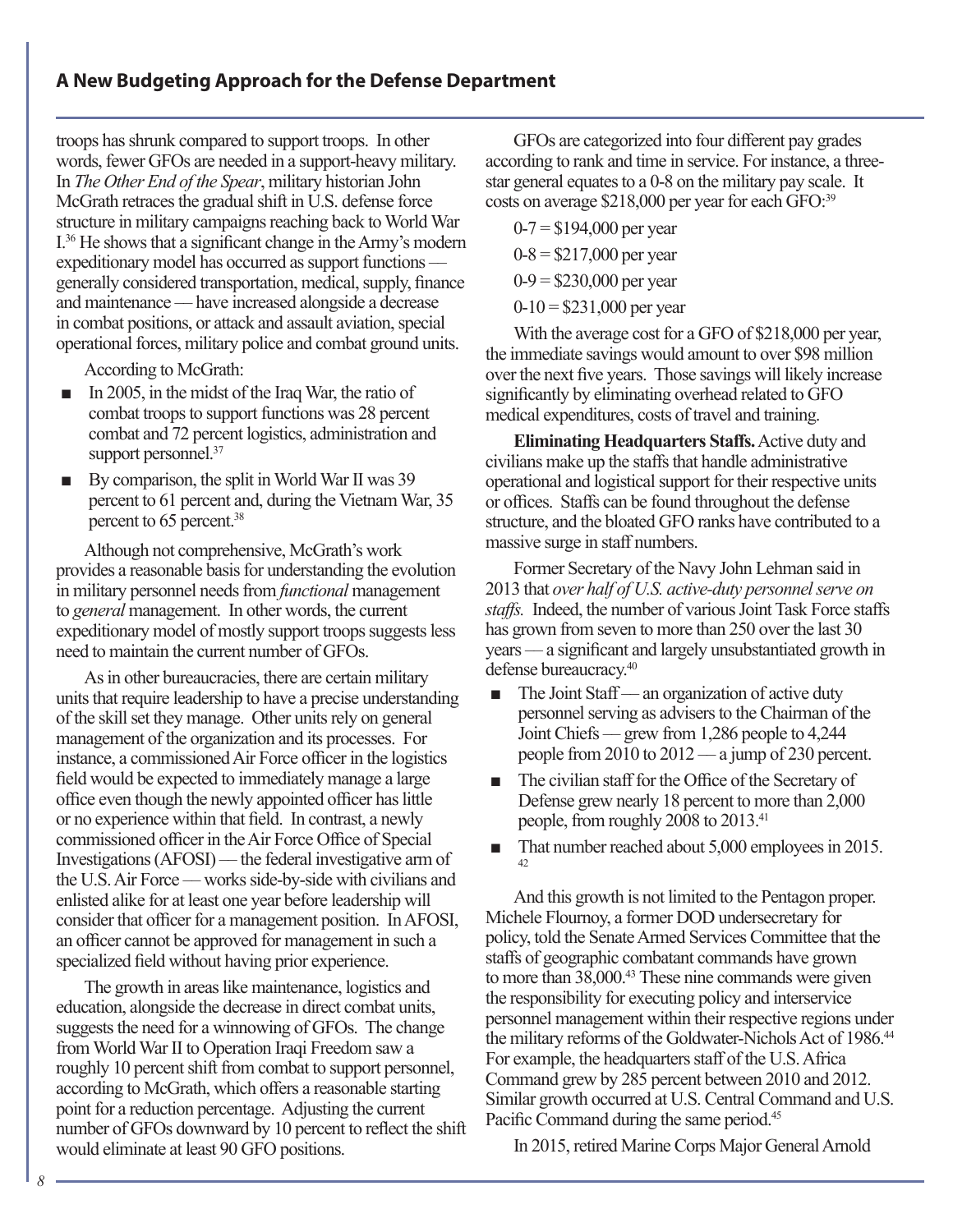

Punaro told the Senate Armed Services Committee that staffs spread across the Pentagon and combatant commands now account for some 240,000 people (excluding contractors) and  $$113$  billion — or nearly 20 percent of the DOD budget.<sup>46</sup> A decrease of 90 GFO positions would likely put a dent in this area. A reduction in GFOs could lead to an equal percentage reduction in staff, but even if staffs fell by only half the percentage decrease in GFOs, or 5 percent, it would save \$5.6 billion immediately.

**Similar Cuts to the Senior Executive Service and Civilian Workforce.** The zero-based budgeting model would require similar cuts to unnecessary positions within the Senior Executive Service. The Civil Service Reform Act of 1978 created the SES as a civilian equivalent to the GFOs to act as a conduit between presidential political appointees and the career civil service. $^{47}$  Since fewer GFOs are needed for combat operations, even fewer SES are needed for the Pentagon. SES basic pay averages roughly \$151,000 per year.48 Adding performance raises and extensive benefit packages, the costs of an average senior executive per year can exceed \$200,000. [See Table I.] With approximately 1,000 career senior executives assigned to the Pentagon, a 15 percent decrease, or 150 positions cut, would save \$150 million over the first five years.<sup>49</sup>

The zero-based budgeting model proves most useful in the case of the SES because there is no statutory limit on the total number of senior executive positions. The annual

| <b>Table I</b>                                                                                                                                                                               |                            |  |
|----------------------------------------------------------------------------------------------------------------------------------------------------------------------------------------------|----------------------------|--|
| <b>Average Salary of Generals, Admirals and the</b>                                                                                                                                          |                            |  |
| <b>Senior Executive Service</b>                                                                                                                                                              |                            |  |
| Grade                                                                                                                                                                                        | <b>Average Base Salary</b> |  |
| General/Admiral                                                                                                                                                                              | \$181,501.00               |  |
| <b>SES</b> Level 1                                                                                                                                                                           | \$205,700.00               |  |
| Lieutenant General/<br><b>Vice Admiral</b>                                                                                                                                                   | \$181,470.00               |  |
| <b>SES Level 2</b>                                                                                                                                                                           | \$185,100.00               |  |
| Major General/<br>Rear Admiral                                                                                                                                                               | \$168,344.00               |  |
| <b>SES</b> Level 3                                                                                                                                                                           | \$170,400.00               |  |
| Brigadier General/Rear<br>Admiral (Lower Half)                                                                                                                                               | \$146,318.00               |  |
| <b>SES Level 4</b>                                                                                                                                                                           | \$160,300.00               |  |
| <b>SES</b> Level 5                                                                                                                                                                           | \$150,200.00               |  |
| Source: Federal Pay, "Senior Executive Service Pay Scale," 2016;<br>and Lawrence Knapp, "General and Flag Officers in the U.S.<br>Armed Forces: Background and Considerations for Congress," |                            |  |

Congressional Research Service, February 18, 2016, page 10.

review after the initial 15 percent reduction in the SES would be subject to a rigorous justification process and thus highly unlikely to expand without good reason. Zero-based budgeting would maintain reductions over the long term far better than the current budget system.

Broader still, a reduction in GFO and support sections would naturally suggest similar cuts to the civilian workforce. Civilians are almost exclusively a noncombat, nondeployable sector of the Pentagon and represent a facet of the "support" units that have grown since World War II. The civilian sector grew over the past 10 years, even as the uniformed military peaked and then began to draw down.

Former Navy Secretary Lehman said in 2013 that each reduction of 7,000 civilian personnel saves \$5 billion a year over five years. That equates to roughly \$714,000 per position for each individual reduction. With a current civilian workforce of approximately 770,000 as of 2014, a 10 percent reduction would save nearly \$55 billion over five years. Here again, the zero-based budgeting model would ensure those reductions remain in place once executed. [See Table II.]

| <b>Table II</b><br><b>10 Percent Reduction Savings</b><br>(over 5 years) |                |
|--------------------------------------------------------------------------|----------------|
| General and Flag Officers                                                | \$98 million   |
| <b>Staff</b>                                                             | \$11.2 billion |
| Senior Executive Service                                                 | \$150 million  |
| Civilian                                                                 | \$55 billion   |
| Source: Author's calculations.                                           |                |

**Maintaining the Savings.** The cost reductions through thinning out the GFO, SES and civilians can only be maintained if the money is not simply funneled to other areas. A two-step process of lowering the rank requirements for GFO positions overseeing support units and decreasing overseas positions alongside the zero-based budgeting model could help ensure savings are maintained.

To do this, Pentagon officials need to reduce rank requirements from general officer to field-grade officer for positions within certain support fields. For instance, all lieutenant colonels and colonels, or O-5 and O-6 pay grades, could be expected to oversee larger units or those once managed by GFOs. The process of reducing the rank criteria would help to maintain the decrease in the number of GFOs by limiting promotion opportunities within the DOD.

An overseas Defense Base Closure and Realignment targeting smaller bases in Africa and Asia might have a similar effect, as well as generating additional savings. Closing a set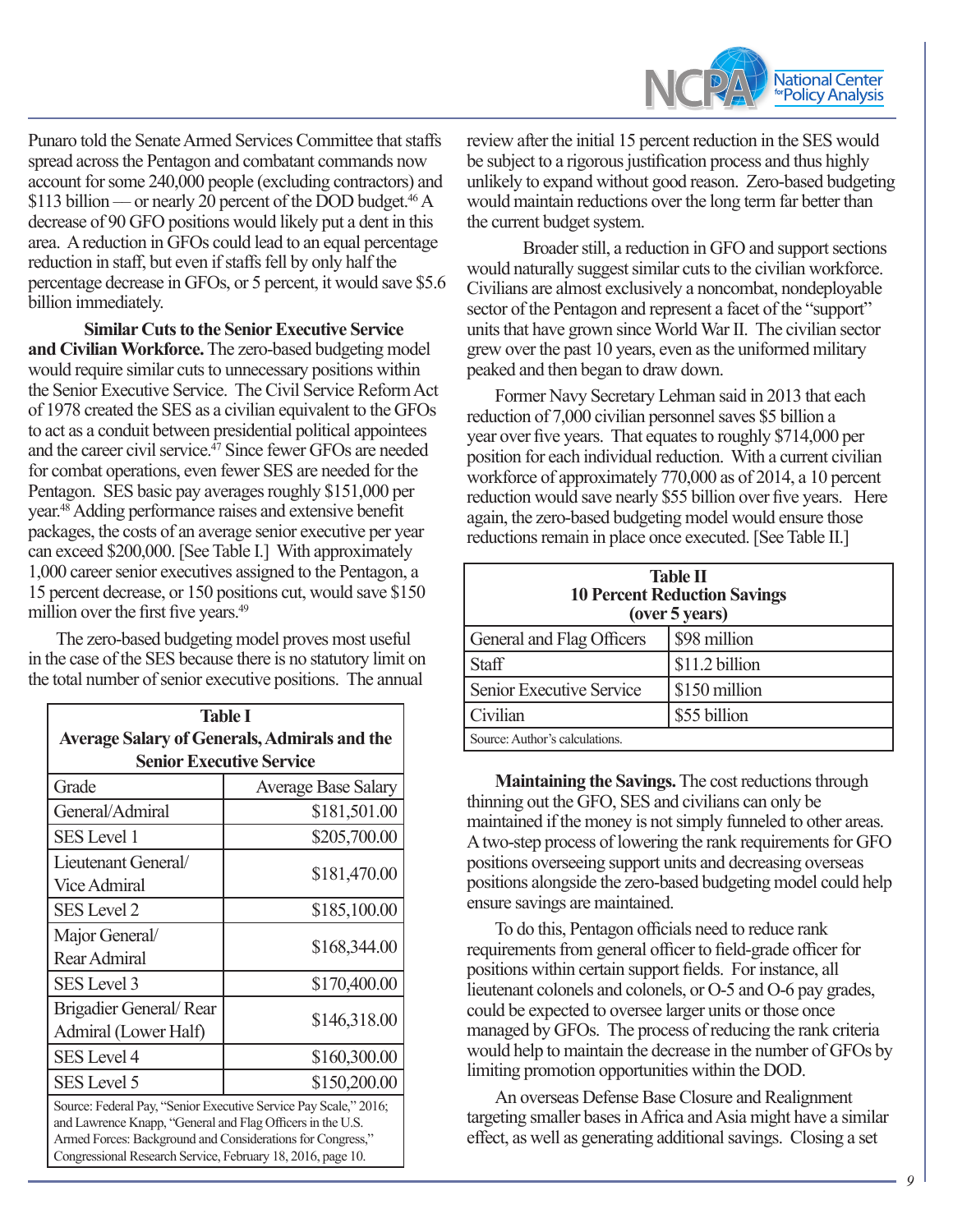number of locations would reduce the number of officer positions necessary and limit promotional opportunities going forward.52

**Other Savings and Other Techniques.** Defense officials could modify the zero-based approach to account for the structure of the DOD by implementing the following steps:

- 1. The Secretary of Defense could initiate a zero-based budgeting review on a two-year basis or in the middle of each presidential term. This approach could potentially avoid political problems and provide time for the Pentagon to grow accustomed to zero-based budgeting.
- 2. Certain departments within DOD could be required to adopt zero-based budgeting as a way to identify wasteful and redundant programs. For example, ineffective and costly foreign security assistance programs have yielded few positive results leading the Congressional Research Service (CRS) to conclude that "it remains unclear whether building the capacity of foreign security forces is an effective way to accomplish U.S. strategic objectives." The Government Accountability Office (GAO) report, Budgeting Alternatives for the Department of Defense, also identified different, overlapping camouflage and uniform initiatives as a cause of waste.
- 3. Departments within the DOD could be allowed to rollover unspent funds at the end of the fiscal year. Economic researchers Jeffery B. Liebman and Neale Mahoney estimated that rollover reform of budgets could allow a department or agency to maintain the same level of procurement for 13 percent less money. In other words, departments within the DOD would likely spend less money more wisely if they did not feel compelled to exhaust their "use it or lose it" money before the end of the fiscal year. Similar savings across the DOD would free up more than \$68 billion in funds, based on the 2016 DOD budget.

#### **Conclusion**

The traditional government budgeting system is simply not working. Zero-based budgeting could specifically help refocus defense priorities by ensuring money is spent in areas that promote readiness. And successful implementation in the bloated GFO, SES and civilian sectors would encourage Congress to take similar steps in other areas of government.

## **Notes**

- 1. Max Boot and Jeane J. Kirkpatrick, "Overspending the Peace Dividend," Council on Foreign Relations, January 8, 2012; U.S. Department of Defense, "Report to Congress: Strengthening U.S. Global Defense Posture," September 2004, page 5.
- 2. Benjamin H. Friedman, "Restrained Strategy, Lower Military Budgets," Cato Institute, September 7, 2016.
- 3. "Hearing to Receive Testimony on 30 years of Goldwater-Nichols Reform," Committee on Armed Services, United States Senate, November 10, 2015, page 6.
- 4. Benjamin H. Friedman, "Restrained Strategy, Lower Military Budgets."
- 5. David Vine, "American Military Extends its Reach WorldWide," Investigative Reporting Workshop, American University School of Communication, August 25, 2015.
- 6. David Vine, *Base Nation: How U.S. Military Bases Aboard Harm America and the World* (New York: Metropolitan Books, 2015) pages 4-6.
- 7. The cuts amounted to approximately \$2.4 trillion over 10 years, split evenly between defense and Medicare spending, although Medicare cuts could not exceed 2 percent of its expenditures. See Lisa Mascaro and Kathleen Hennessey, "U.S. Leaders strike debt deal to avoid default," *Los Angeles Times*, August 1, 2011.
- 8. Laicie Heeley and Anna Wheeler, "Defense Divided: Overcoming the Challenges of Overseas Contingency Operations," Stimson Center, 2016, page 6.
- 9. Tony Bertuca, "GAO reviewing Pentagon's warfighting account while critics pounce," Inside Defense, October 12, 2016.
- 10. "Army Plan to Reduce active-duty troops by 40,000 over two years," PBS, July 9, 2015; Tom Vanden Brook, "Army Plans to Cut 40,000 Troops," *Army Times,* July 7, 2015.
- 11. Matthew Cox, "Army Needs 220k More Soldiers to Deal With Major Foes: Milley," Military.com, April 7, 2016. The article does not indicate whether this \$1 billion cost includes GFOs or if the number concerns only enlisted troops and junior officers.
- 12. Mark Landler, "Obama Says He Will Keep More Troops in Afghanistan Than Planned," *New York*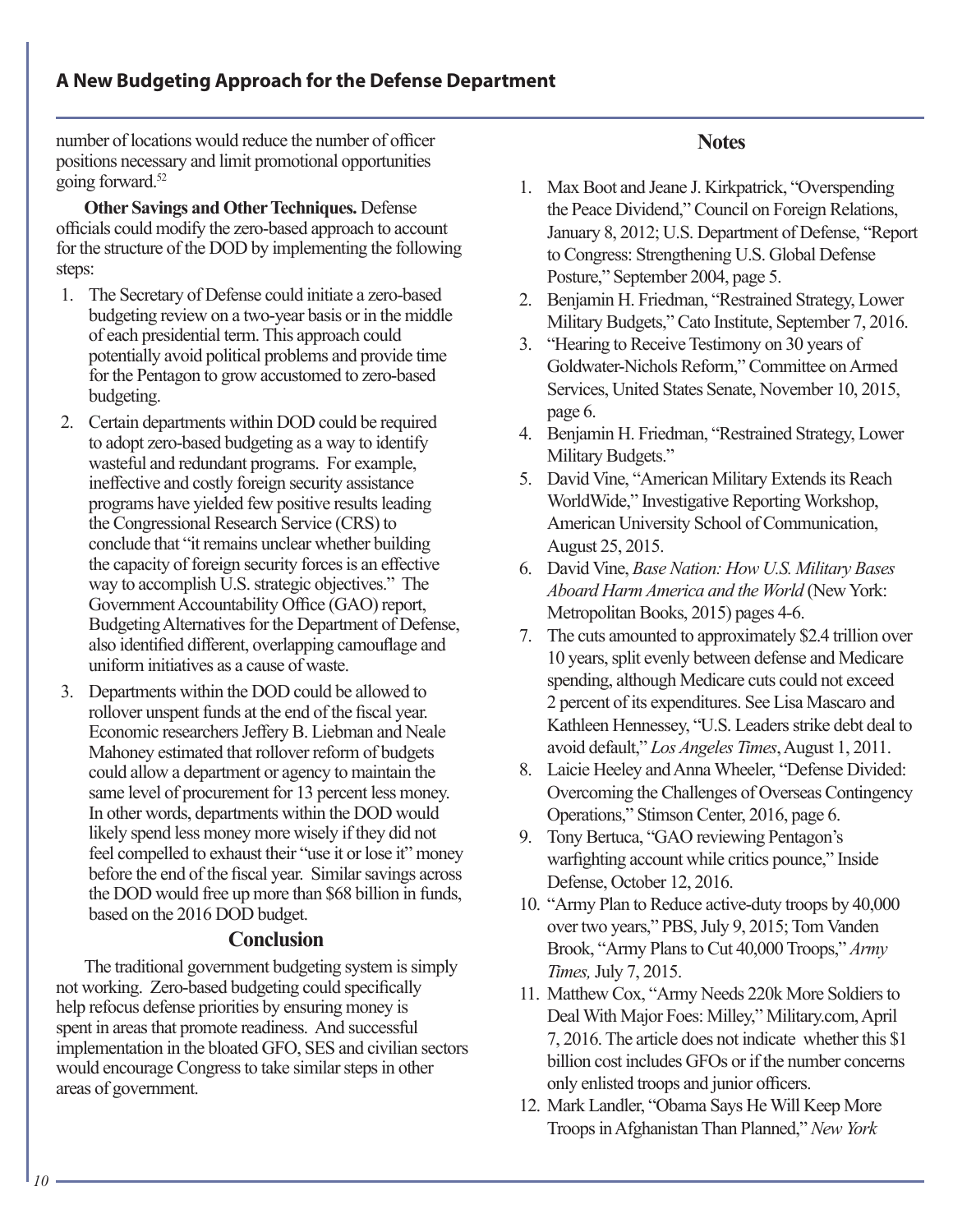

*Times*, July 6, 2016; Press Release, "Thornberry on White House Sending More Troops to Iraq," House Committee on Armed Services, July 11, 2016; Michael M. Phillips, "U.S. Special Forces Take On Street Violence That Drives Illegal Immigration," *Wall Street Journal*, February 22, 2016; Braxton Clark and David Grantham, "How Defense Dollars Are Wasted on Security Assistance," National Center for Policy Analysis, Brief Analysis No. 837, September 14, 2016.

- 13. James Jay Carafano, "Defense Reform by the Numbers: Four Critical Priorities for the Next Administration," Heritage Foundation, March 23, 2015.
- 14. Rachel Greszler, Laura Trueman and Brad Watson, The Budget Book: 106 Ways to Reduce the Size and Scope of the Government (Washington, D.C.: The Heritage Foundation, 2015), page 21.
- 15. U.S. Congressman Ken Calvert, Press Release, "Rep. Calvert Reintroduces the REDUCE Act," January 15, 2015.
- 16. Friedman, "Restrained Strategy, Lower Military Budgets."
- 17. Ibid.
- 18. Quoted in Carafano, "Defense Reform by the Numbers: Four Critical Priorities for the Next Administration." The modernization programs identified in Diem Nguyen Salmon, "A Proposal for the FY 2016 Defense Budget," Heritage Foundation, January 30, 2015.
- 19. William Niskanen, *Bureaucracy and Representative Government* (Chicago: Aldine-Atherton, 1971), 25.
- 20. Jeffery B. Liebman and Neale Mahoney, "Do Expiring Budgets Lead to Wasteful Year-End Spending? Evidence from Federal Procurement," National Bureau of Economic Research, Working Paper No. 19481, September 2013.
- 21. Shayne C. Kavanagh, "Zero-Based Budgeting: Modern Experiences and Current Perspectives," Government Finance Officers Association, 2011.
- 22. "Using Performance Information in the Budget Process: The Quest for the 'Holy Grail,'" National Association of State Budget Officers, October 28, 2013.
- 23. Shaun Callaghan, Kyle Hawke and Carey Mignerery, "Five Myths (and realities) about zero-based budgeting," McKinsey & Company, October 2014, page 2.
- 24. "Overview of the New Zealand government's Budget Process, its key phases and the key Budget documents," Treasury, Government of New Zealand, April 20, 2010.
- 25. Ibid.
- 26. Emirate News Agency, WAM, "UAE Ranked 5th Country Worldwide for Efficiency of Government Spending," UAEinteract, December 14, 2011.
- 27. Klaus Schwab, The Global Competitiveness Report (various editions) 2011-2012, 2012-2013, 2013-2014, 2014-2015 (Geneva, Switzerland: World Economic Forum, 2011, 2012, 2013, 2014).
- 28. "Defense Headquarters: DOD Needs to Reassess Personnel Requirements for the Office of Secretary of Defense, Joint Staff, and Military Service Secretariats," Government Accountability Office, January 15, 2015, page 2.
- 29. Jared Serbu, "Carter opens door to more DOD civilian job cuts," Federal News Radio, March 5, 2015.
- 30. Mark Cancian, "Reducing the Number of Active Duty General/Flag Officers," Assessing Defense Reform, Center for Strategic & International Studies, July 9, 2016.
- 31. "2013 Annual Report: Actions Needed to Reduce Fragmentation, Overlap, and Duplication and Achieve Other Financial Benefits," Government Accountability Office, April 2013.
- 32. Press Release, "Remarks by SACC Chairman McCain Opening Debate on the National Defense Authorization Act for FY2017," June 6, 2016.
- 33. There are those officers excluded from this total, including the Attending Physician of Congress, those within 60 days of retirement and those transitioning between specific positions for up to 60 days. The president retains the authority under Title 10 to exceed this cap in times of war. See Lawrence Kapp Settles in "General and Flag Officers in the U.S. Armed Forces: Background and Considerations for Congress," Congressional Research Review, February 18, 2016, page 2.
- 34. Richard Sisk, "Joint Chiefs Chairman Resists Calls to Cut Number of Top Brass," Military.com, August 13, 2016.
- 35. "Total Military Personnel and Dependent End Strength," September 30, 2015, Defense Manpower Data Center, Office